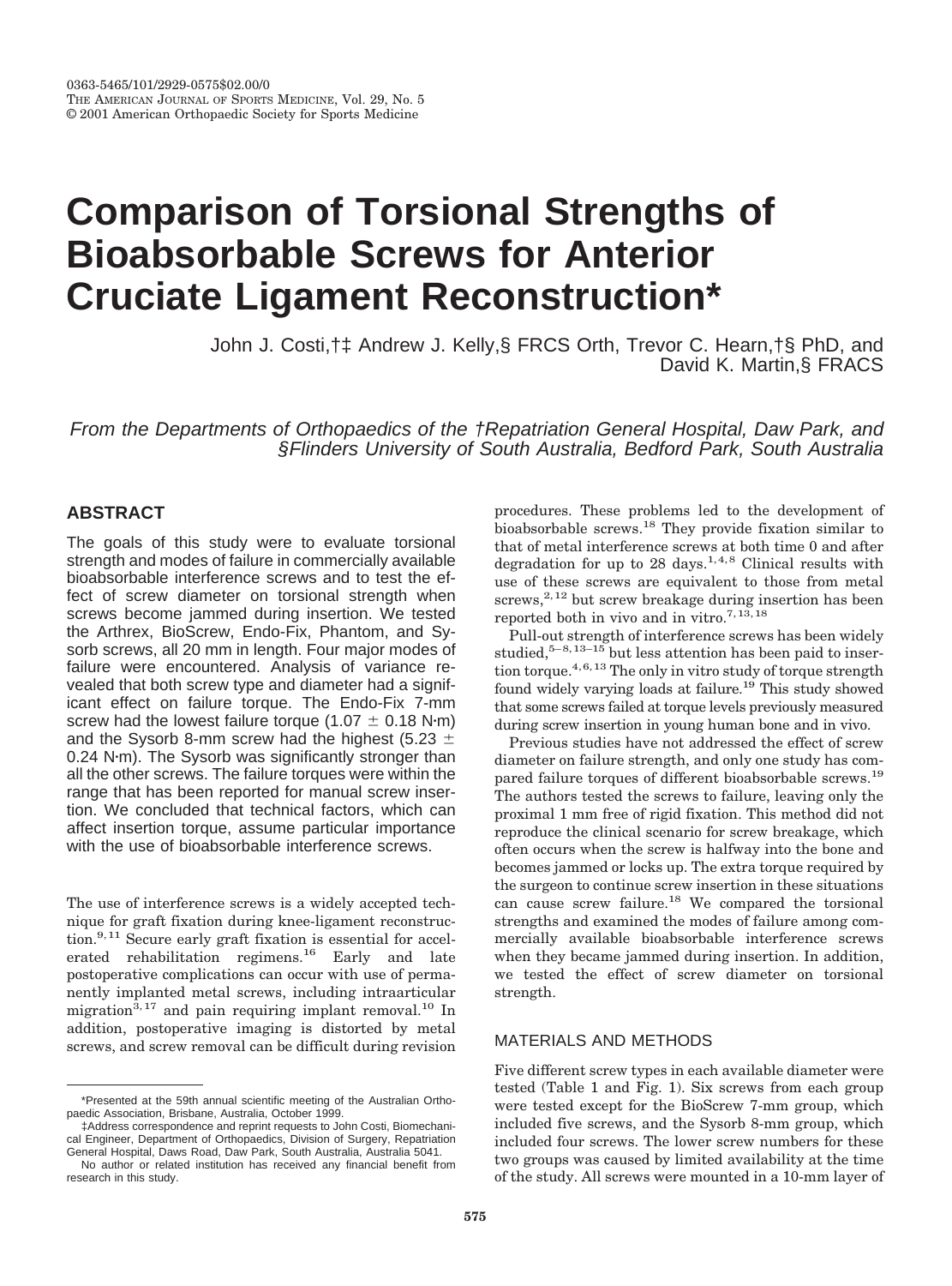| Details        | Screw name                                                        |                                       |                                         |                                       |                                                |  |  |  |
|----------------|-------------------------------------------------------------------|---------------------------------------|-----------------------------------------|---------------------------------------|------------------------------------------------|--|--|--|
|                | $BioServerw^a$<br>Endo-Fix<br>Phantom                             |                                       | Arthrex                                 | Sysorb                                |                                                |  |  |  |
| Manufacturer   | Smith & Nephew<br>Endoscopy Inc.<br>(Andover,<br>Massachusetts)   | Linvatec Corp.<br>(Largo,<br>Florida) | Depuy OrthoTech<br>(Warsaw,<br>Indiana) | Arthrex. Inc.<br>(Naples,<br>Florida) | Sulzer Orthopedics Ltd.<br>(Baar, Switzerland) |  |  |  |
| Polymer        | Poly (glycolide-co-<br>trimethylene-<br>carbonate)<br>67.5%/32.5% | $Poly-L-lactide)$                     | $Poly-L-lactide)$                       | Poly-(L-lactide)                      | Poly-(D,L-lactide)                             |  |  |  |
| Diameters (mm) | 7, 9                                                              | 7, 8, 9                               | 7, 9                                    | 7, 8, 9, 10                           | 8                                              |  |  |  |
| Length $(mm)$  | 20                                                                | 20                                    | 20                                      | 20                                    | 20                                             |  |  |  |
| Drive system   | Torx, driven over<br>$10 \text{ mm}$                              | Trilobe, fully<br>driven              | Square, fully<br>driven                 | Hexagonal, fully<br>driven            | Turbine-like, fully<br>driven                  |  |  |  |

TABLE 1 Details of the Different Bioabsorbable Screws Tested

*<sup>a</sup>* Both the tibial and femoral screws were tested.



**Figure 1.** Top (A) and side (B) views of the bioabsorbable interference screws tested. From right, Endo-fix, Phantom, Arthrex, Sysorb, BioScrew tibial, and BioScrew femoral screws.

polyurethane resin (UREOL 5202, Vantico, Duxford, United Kingdom), leaving the proximal 10 mm of the screws unembedded. This mounting reproduced the failure scenario observed in vivo, where only part of the screw length has been inserted and becomes jammed in bone. Polyurethane resin was used to fix the screws instead of polymethyl methacrylate because the polyurethane cured at a lower temperature than polymethyl methacrylate for a layer thickness of 15 mm or less, which prevented screw degradation and deformation during the embedding process.19

Torque was applied manually with an instrumented hand-held torque screwdriver calibrated from  $-12$  to  $+12$ Nm with an accuracy of  $\pm 0.05$  Nm. A Measurements Group 2100 strain amplifying system (Measurements Group Inc., Raleigh, North Carolina) provided the excitation and signal conditioning. The manual method of torque application produced strain rates closer to the situation encountered in vivo than that used in previous studies. The same person applied torque in all cases in an attempt to provide a constant rate of application as well as compression on the screw. Care was taken to ensure that the application of torque was performed without associated bending or excessive compression. Manual application of torque was chosen over mechanical means to allow physiologic feedback control of the test. This control involved stopping the test when the first sign of failure was noticed, to allow accurate documentation of the failure mode.

The data acquisition system used was a DT 2801-A/D board (Data Translation, Marlboro, Massachusetts). The torque values were collected and stored using Global Lab software (Data Translation) on a personal computer for further analysis after testing. Peak failure torque was measured for each screw, and the mode of failure was recorded. Failure of each screw was monitored visually during the manual application of torque and documented immediately after the test was completed. Photos were taken to demonstrate each distinct mode of failure.

Univariate analysis of variance with a factorial structure of screw diameter and type was performed on the dependant variable of failure torque. This analysis looked at the overall effects of each factor as well as the combined effect of screw diameter and type. A new variable called "typesize" was then defined to represent each specific screw on the basis of its type and diameter. For example, typesize 1 defined the Endo-Fix 7-mm screw, typesize 2 defined the Endo-Fix 9-mm screw, and so forth. Analysis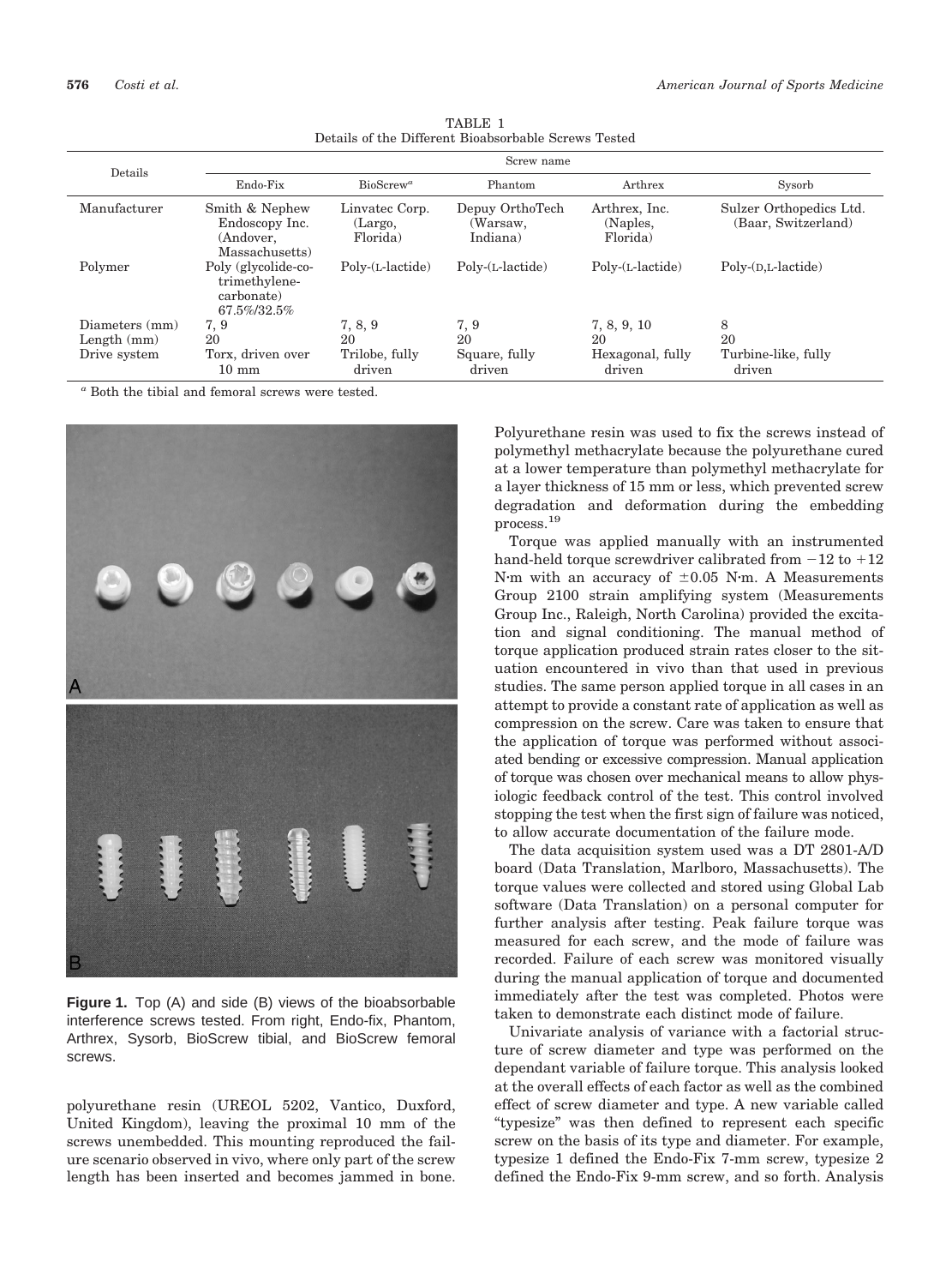

**Figure 2.** Modes of failure. A, mode 1, screw shear at resin-screw interface. B, mode 2, screw failure by splitting radially out from screwdriver hole. C, mode 3, failure of screw-to-screwdriver hole interface. The screw on the left clearly shows the damaged interface compared with the undamaged screw on the right. D, mode 4, failure of screwdriver shaft in torsion.

of variance based on typesize as the main factor, with failure torque as the dependant variable, was performed to determine whether there was a significant effect between each screw. Significance was based on a *P* value of 0.05 or less.

### RESULTS

Four major modes of failure were encountered: mode 1, screw failure by shear at the resin-screw interface; mode 2, screw failure by splitting radially out from the screwdriver hole; mode 3, failure of the screw-to-screwdriver hole interface, that is, stripping of the hole such that the screwdriver no longer could be engaged in the hole; and mode 4, failure of the screwdriver shaft itself. Another failure mode was encountered during testing in which the screw continued screwing into the resin with no subsequent failure. This mode will be referred to as mode 5 for further discussion. Figure 2 shows the four distinct modes of failure.

The modes of failure for each group are summarized in Table 2. Failure modes 1 through 4 represent clinical situations that have been reported during operations. The BioScrew 7-mm screw exhibited mode-5 failure, except for

one screw that failed by mode 1. Overall, as this was not a failure, these results were omitted from the statistical analysis. Mode 4 failure was seen in the Phantom 7-mm screw and occurred in three screws used with three separate screwdrivers. Testing of the final two screws for the

TABLE 2 Modes of Failure for Each Group

| Group                 | Number |   | Failure mode (no.) |   |       |   |  |  |
|-----------------------|--------|---|--------------------|---|-------|---|--|--|
|                       | tested |   | $\overline{2}$     | 3 | 4     | 5 |  |  |
| Endo-Fix 7 mm         | 6      | З |                    | 3 |       |   |  |  |
| Endo-Fix 9 mm         |        |   |                    | R |       |   |  |  |
| BioScrew 7 mm tibial  | 5      |   |                    |   |       |   |  |  |
| BioScrew 7 mm femoral | 5      |   |                    |   |       |   |  |  |
| BioScrew 8 mm tibial  | 6      | հ |                    |   |       |   |  |  |
| BioScrew 8 mm femoral | հ      | հ |                    |   |       |   |  |  |
| BioScrew 9 mm tibial  | 6      | 6 |                    |   |       |   |  |  |
| BioScrew 9 mm femoral | 6      | 6 |                    |   |       |   |  |  |
| Phantom 7 mm          | 4      |   |                    |   | 3     |   |  |  |
| Phantom 9 mm          | б      | 6 |                    |   |       |   |  |  |
| Arthrex 7 mm          |        |   | 2                  |   | $1^a$ |   |  |  |
| Arthrex 8 mm          |        |   |                    |   | $1^a$ |   |  |  |
| Sysorb 8 mm           |        | З | 2 <sup>b</sup>     |   |       |   |  |  |

Mode 4 failure occurred simultaneously after mode 2.

 $^{\emph{b}}$  Mode 2 failure occurred simultaneously after mode 1.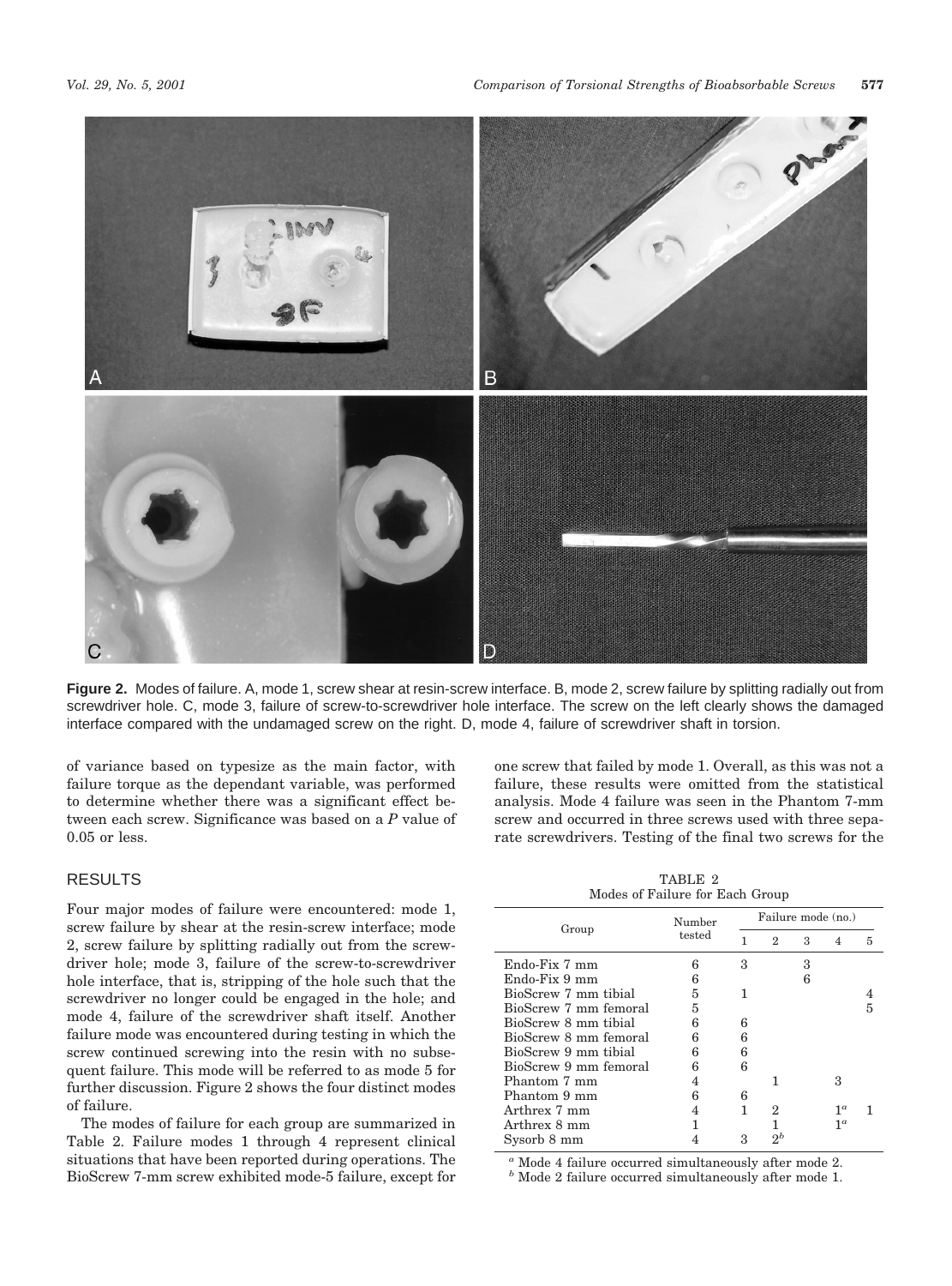| TABLE 3                                      |  |  |  |  |  |  |  |
|----------------------------------------------|--|--|--|--|--|--|--|
| Mean Failure Torques for Each Group Arranged |  |  |  |  |  |  |  |
| in Ascending Order                           |  |  |  |  |  |  |  |

| Mean | SD    | 95% Confidence<br>interval $(N \cdot m)$ |       |  |
|------|-------|------------------------------------------|-------|--|
|      |       | Upper                                    | Lower |  |
| 1.07 | 0.18  | 0.72                                     | 1.41  |  |
| 1.18 | 0.17  | 0.75                                     | 1.60  |  |
| 1.75 | 0.12  | 1.41                                     | 2.09  |  |
| 1.75 | 0.12  | 1.40                                     | 2.11  |  |
| 2.00 | 0.54  | 1.66                                     | 2.34  |  |
| 2.05 | 0.30  | 1.71                                     | 2.39  |  |
| 2.12 | 0.22  | 1.77                                     | 2.48  |  |
| 2.30 | 0.22  | 1.98                                     | 2.62  |  |
| 2.40 | 0.14  | 2.06                                     | 2.74  |  |
| 3.00 | 1.37  | 2.51                                     | 3.49  |  |
| 3.02 | 0.47  | 2.67                                     | 3.36  |  |
| 5.23 | 0.24  | 4.80                                     | 5.65  |  |
| 5.37 |       |                                          |       |  |
|      | (N·m) | $(N \cdot m)$                            |       |  |

*<sup>a</sup>* Mode 5—the torque values shown in these cases was the maximum observed torque because the screw advanced through the resin and did not fail.

Phantom 7-mm group could not be performed because no spare drivers were available. Mode 4 failure occurred simultaneously after mode 2 in the same Arthrex 7-mm screw. Another driver had to be obtained to test the remaining Arthrex screws. Once again, mode 2 failure occurred followed by mode 4 in the first screw tested of the 8-mm size. No further drivers were available to test the remaining 8-, 9-, and 10-mm screws.

The failure torques varied from approximately 1 to 5.4 Nm over the series of screws tested. Table 3 shows the means, standard deviations, and 95% confidence intervals for the failure torques of each group. The torques of the BioScrew 7-mm femoral and tibial screws are shown in Table 3 for comparative purposes only. In these cases, the torque is the maximum observed during screw advancement through the resin. The statistical analysis was therefore performed with the BioScrew 7-mm tibial and femoral screws omitted. The result of the Arthrex 8-mm screw was also omitted because only one screw was tested.

Analysis of variance with a factorial structure of screw diameter and screw type revealed that each variable had a significant effect on failure torque  $(P < 0.001)$ . There was also a significant effect due to the combination of screw diameter and screw type  $(P = 0.025)$ . Because the interaction between screw diameter and screw type was found to be significant, a new variable combining these factors was defined (typesize) to compare each individual screw rather than the overall type and diameter main effects. Analysis of variance, with typesize as the dependent variable, revealed a strong significant effect overall  $(P < 0.001)$ . Multiple comparisons with use of a Bonferroni correction to investigate where the significant differences were seen are summarized in Table 4.

Certain trends were noted from the results shown in Table 4. The Endo-Fix 7-mm screw had the lowest failure torque and failed at significantly lower torques than all of the other screws except for the Phantom  $7\text{-mm}$   $(P = 1.000)$ and Endo-Fix 9-mm  $(P = 0.310)$ , with which there was no significant difference. The Phantom 7-mm screw also failed at torques significantly lower than those of most other screws except for the Endo-Fix 9-mm screw  $(P =$ 1.000), the Endo-Fix 7-mm screw  $(P = 1.000)$ , the Bio-Screw 8-mm femoral  $(P = 0.168)$ , and the BioScrew 9-mm femoral screws  $(P = 0.1)$ . The BioScrew 9-mm tibial screw failed at significantly higher torques than those of most other screws, apart from the Sysorb 8-mm screw and was not significantly higher than the Phantom 9-mm screw  $(P = 0.158)$ , the BioScrew 8-mm tibial and the Arthrex 7-mm screws  $(P = 1.000$  in both cases). The Sysorb 8-mm screw had the highest failure torque and was significantly

| Multiple Comparisons using a Bonferroni Correction <sup>a</sup>                                                                                                                                                                                                                           |                            |                                             |                                                                       |                                                                               |                                                                                                              |                                                                                                                                   |                                                                                                                                                      |                                                                                                                                                                         |                                                                                                                                                                                                                                                 |
|-------------------------------------------------------------------------------------------------------------------------------------------------------------------------------------------------------------------------------------------------------------------------------------------|----------------------------|---------------------------------------------|-----------------------------------------------------------------------|-------------------------------------------------------------------------------|--------------------------------------------------------------------------------------------------------------|-----------------------------------------------------------------------------------------------------------------------------------|------------------------------------------------------------------------------------------------------------------------------------------------------|-------------------------------------------------------------------------------------------------------------------------------------------------------------------------|-------------------------------------------------------------------------------------------------------------------------------------------------------------------------------------------------------------------------------------------------|
|                                                                                                                                                                                                                                                                                           | Endo-Fix<br>$9 \text{ mm}$ | BioScrew<br>8 mm tibial                     | <b>BioScrew</b><br>9 mm tibial                                        | BioScrew<br>8 mm femoral                                                      | <b>BioScrew</b><br>9 mm femoral                                                                              | Phantom<br>7 mm                                                                                                                   | Phantom<br>$9 \text{ mm}$                                                                                                                            | Arthrex<br>$7 \text{ mm}$                                                                                                                                               | Sysorb<br>$8 \text{ mm}$                                                                                                                                                                                                                        |
| Endo-Fix 7 mm<br>P value<br>Endo-Fix 9 mm<br>$P$ value<br>BioScrew 8 mm tibial<br>P value<br>BioScrew 9 mm tibial<br>P value<br>BioScrew 8 mm femoral<br>$P$ value<br>BioScrew 9 mm femoral<br>$P$ value<br>Phantom 7 mm<br>P value<br>Phantom 9 mm<br>P value<br>Arthrex 7 mm<br>P value | $-0.68$<br>0.310           | $-1.33$<br>${<}0.001^b$<br>$-0.65$<br>0.444 | $-1.95$<br>$< 0.001^b$<br>$-1.27$<br>${<}0.001^b$<br>$-0.62$<br>0.631 | $-0.93$<br>$0.016^b$<br>$-0.25$<br>1.000<br>0.4<br>1.000<br>1.02<br>$0.005^b$ | $-0.98$<br>0.008 <sup>b</sup><br>$-0.3$<br>1.000<br>0.35<br>1.000<br>0.97<br>$0.010^{b}$<br>$-0.05$<br>1.000 | $-0.11$<br>1.000<br>0.58<br>1.000<br>1.23<br>0.002 <sup>b</sup><br>1.84<br><,0.001 <sup>b</sup><br>0.83<br>0.168<br>0.88<br>0.100 | $-1.23$<br>${<}0.001^b$<br>$-0.55$<br>1.000<br>0.1<br>1.000<br>0.72<br>0.158<br>$-0.3$<br>1.000<br>$-0.25$<br>1.000<br>$-1.13$<br>0.004 <sup>b</sup> | $-1.93$<br>$< 0.001^b$<br>$-1.25$<br>$0.005^b$<br>$-0.6$<br>1.000<br>0.017<br>1.000<br>$-1.0$<br>0.067<br>$-0.95$<br>0.109<br>$-1.83$<br>$< 0.001^b$<br>$-0.7$<br>0.866 | $-4.16$<br>${<}0.001^b$<br>$-3.48$<br>${<}0.001^b$<br>$-2.83$<br>${<}0.001^b$<br>$-2.21$<br>${<}0.001^b$<br>$-3.23$<br>${<}0.001^b$<br>$-3.18$<br>${<}0.001^b$<br>$-4.05$<br>${<}0.001^b$<br>$-2.93$<br>${<}0.001^b$<br>$-2.23$<br>${<}0.001^b$ |

TABLE 4 Multiple Comparisons using a Bonferroni Correction*<sup>a</sup>*

*<sup>a</sup>* Two values are shown for each group; the difference in means between each group (Nm) and the *P* value. A negative difference in means indicates that the column mean is greater than the row mean (for example, BioScrew 8 mm tibial is greater than Endo-Fix 7 mm). *b* Statistically significant ( $P \le 0.05$ ).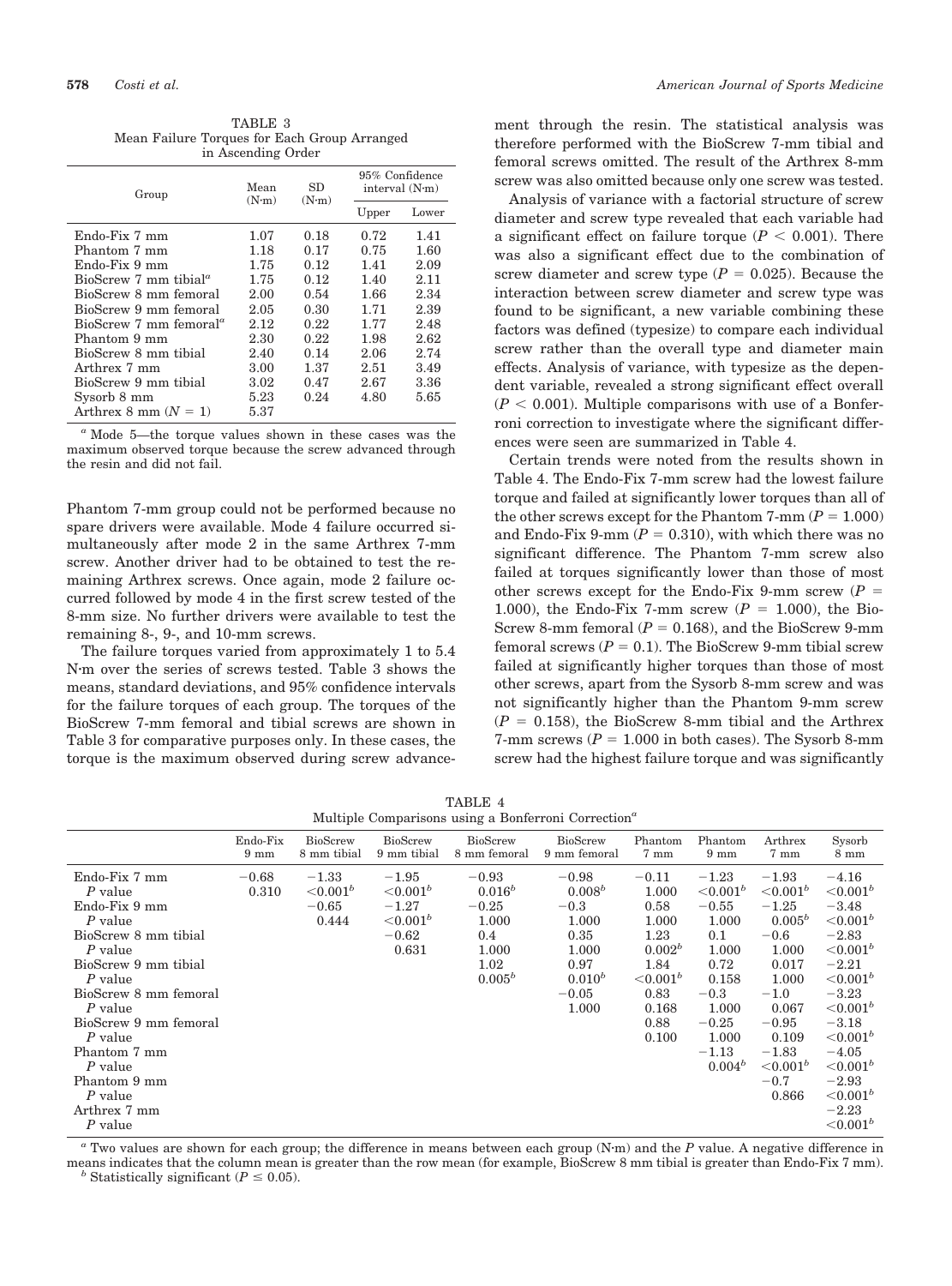higher than those of all other screws  $(P < 0.001$  for all comparisons).

#### **DISCUSSION**

Intraoperative screw failure is a difficult complication; in failure modes 1 through 3, screw material debris may be shed into the joint and lost. In failure mode 4, it may be impossible to advance or remove a partially inserted screw because of the lack of availability of a second screwdriver. Failure mode 4 occurred only in the Phantom and Arthrex screws. Both the Phantom and Arthrex drivers have straight-sided interfaces of a square and hexagon, respectively, and the Arthrex driver is also tapered. During failure of the Arthrex driver, mode 2 failure occurred first followed immediately by mode 4. Although the driver was fully seated during the test, failure of the driver shaft occurred at a point two-thirds of the distance from the end of the shaft. This was because the tapered end of the driver still engaged in the screw once mode 2 failure had occurred. The splitting of the screw thus caused torsional failure of the shaft, which was still locked in the interface.

If a significant portion of the screw is left protruding, it may impinge on the graft during movement, and if only 10 mm of a 20-mm screw is in contact with the bone block, the pull-out strength may be significantly reduced. Mode 5 is a desirable outcome of screw advancement through the material, rather than a failure. This occurred only in the majority of 7-mm BioScrews. The torque value at failure for the 7-mm BioScrew shown in Table 3 is, in fact, the torque during screw penetration into the resin.

Insertion torque may be reduced in the clinical situation by the use of pretapping. The effect of this maneuver on graft fixation has not been studied, and it is likely to be influenced by bone density. It is recognized that, although extra steps are recommended by the manufacturers, they may be omitted either accidentally or deliberately to save time. Conversely, the screws may be subjected to higher bending forces in vivo if the screwdriver and screw cannot be perfectly aligned because of the limits of arthroscopic portal placement. It is, therefore, possible that the results from our study have overestimated the failure loads that would occur in clinical practice because, in the experimental situation, the screwdriver and screw can always be perfectly aligned without the constraints imposed by the soft tissue envelope of the knee.

Statistical analyses revealed that both screw diameter and screw type each have a strong significant effect on failure torque. Analysis of variance demonstrated that there was also a significant effect due to the combination of screw diameter and screw type, which can also be clearly seen in Tables 3 and 4. This finding supports the contention that both the screw type and the screw diameter play an important role in the assessment of torque strengths but cannot be used on their own as overall predictors of failure strength*.*

The failure torques encountered in this study are represented in the clinical situation when the screw becomes jammed while being inserted halfway into the bone. Reports of insertion torques from other studies have varied from as low as  $0.3 \pm 0.19$  N·m<sup>13</sup> and  $0.59 \pm 0.21$  N·m<sup>4</sup> for the 7-mm BioScrew in a cadaveric model and  $1.40 \pm 0.20$ Nm for the 8-mm Endo-Fix and  $1.77 \pm 0.58$  Nm for the 8-mm BioScrew in a bovine model<sup>19</sup> to 2.11  $\pm$  0.48 N·m<sup>19</sup> and  $2.71 \pm 0.35$  N·m<sup>6</sup> for the Sysorb 8-mm screw in a bovine model. These figures are from different studies but all were performed with use of bone of similar bone-mineral density  $(0.7 \text{ to } 0.8 \text{ g/cm}^3)$ . The higher insertion torques were all found in bovine models, which have been the most reliable models to date. They demonstrate that insertion torque is close to the failure torques found in our study, with the exception of the Sysorb 8-mm screw.

The reason the 8-mm diameter screws had a greater failure torque overall is primarily because of the superior strength of the Sysorb screw in both its design and material. The material is poly-(D,L-lactide) and appears to be more resilient than the poly-(L-lactide) used in most other screws. The turbine-like drive design is effective in reducing stress concentrations at the drive interface and transferring the load to the screw body.

There are two main limitations of the study: the use of a resin model to simulate screw jamming and the manual application of torque. The use of resin does not have a direct application to the clinical situation because the purpose of this study was to test the torsional strengths of screws when they become jammed. If a cadaveric or animal model had been used, there would be no guarantee that the screw would jam. There would also be variations between bone quality and mechanical properties, which would contribute to undesirable experimental error. The use of resin was an efficient way to achieve the objectives of the study and reduce variation between results and has been shown not to damage the screw on curing.<sup>19</sup>

There are pros and cons regarding the manual application of torque to the screws. Factors such as how much the screw is compressed as well as how fast it is turned will affect the results. We attempted to control these factors by using only one person to apply the torque throughout the whole study. A constant manual rate of application was used as well as a constant compression with minimal bending through the driver shaft. Manual application was chosen over mechanical means to allow for physiologic feedback and to simulate the clinical situation, because most surgeons insert the screws by hand. This method also allowed for finer control of the test. When failure was first noticed, the test could be immediately stopped without further damaging the screw and making it more difficult to determine the correct mode of failure. Furthermore, although the rate of applied torque may affect the results, we believe that the rate we applied was comparable with that used in other studies. They were all quasi-static and therefore effects due to rate would be minimal. Bending through the screwdriver would be of more concern because of the shift in stress concentrations through the screw.

The failure torques seen in our study are lower than those of the only other comparative study that we are aware of in the literature.19 This is to be expected and reflects the fact that we embedded only half of the screw in an attempt to simulate the jamming situation encountered clinically. It is therefore important that the surgeon be aware of these lower